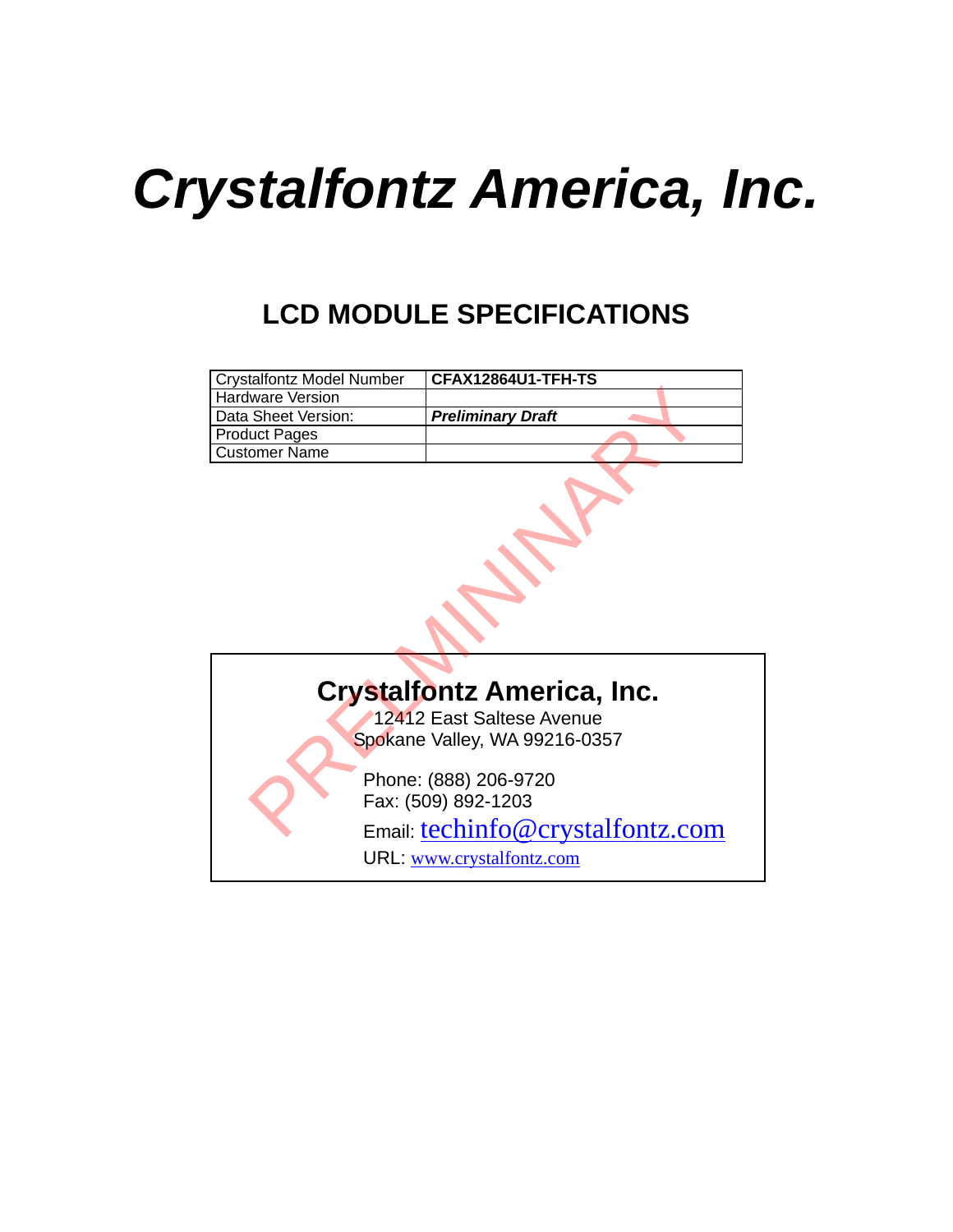### **Contents**

- 1. Module Classification Information
- 2. Precautions
- 3. General Specifications
- 4. Absolute Maximum Ratings
- 5. Electrical Characteristics
- 6. Optical Characteristics
- 7. Interface Description
- 8. Contour Drawing & Block Diagram
- 9. Display Control Instruction
- 10. Backlight Information
- 11. Touch Panel Information
- 12. Inspection Specifications

PRECISCOSION AND MANUSCRIPTION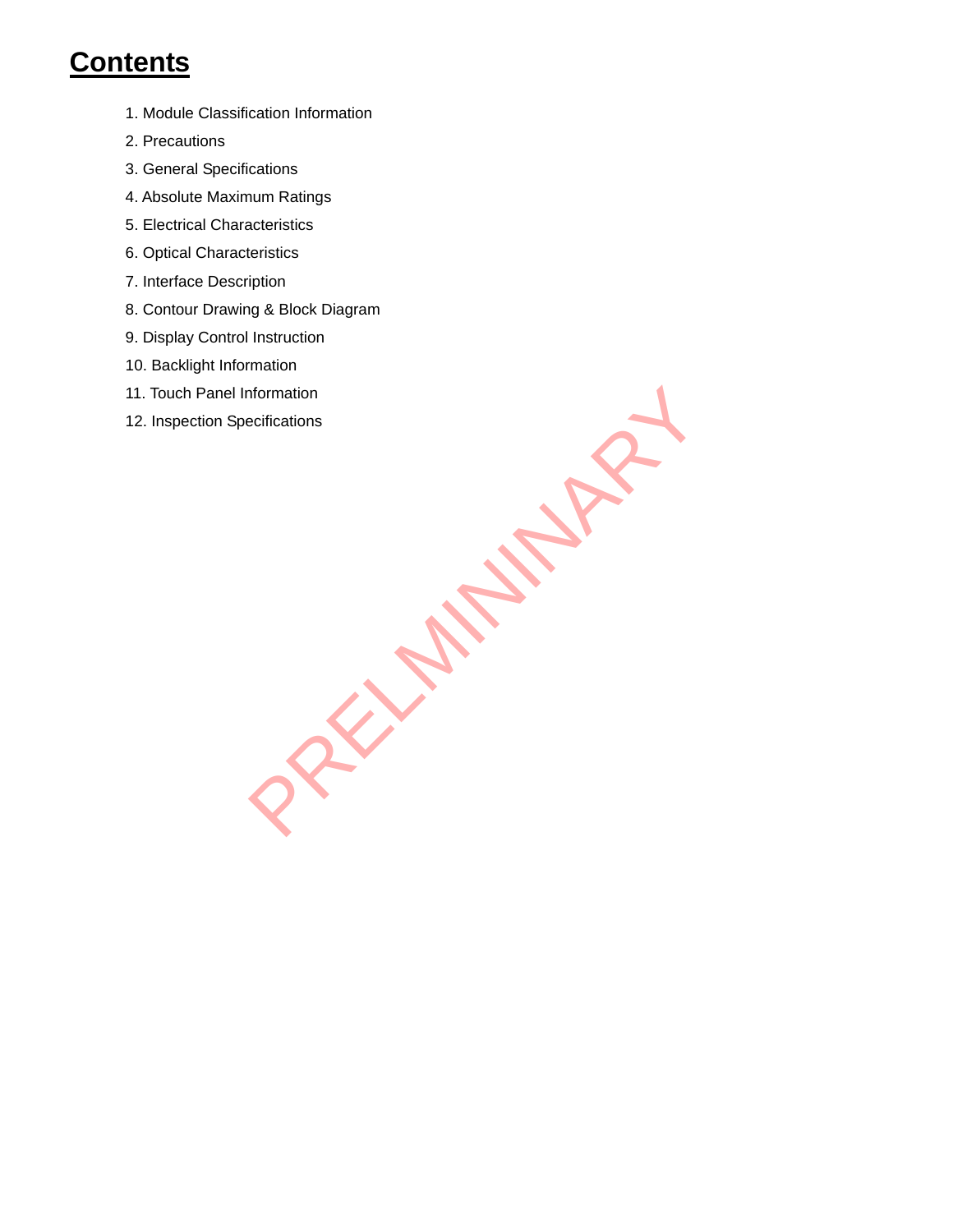## **1. Module Classification Information**

### **CFA X 12864 CP1**-**TFH**- **\* – TS**

### $0$   $0$   $0$   $0$   $0$   $0$   $0$   $0$   $0$

| $\mathbf 0$ | Brand: CRYSTALFONTZ AMERICA, INCORPORATED                      |                                                     |                            |  |  |  |  |  |
|-------------|----------------------------------------------------------------|-----------------------------------------------------|----------------------------|--|--|--|--|--|
| ❷           | Display Type: H→Character Type, G→Graphic Type, X→TAB          |                                                     |                            |  |  |  |  |  |
|             | <b>8</b> Display's Logical Dimensions: 128 pixels by 64 pixels |                                                     |                            |  |  |  |  |  |
| ❹           | Model Serial No. CP1                                           |                                                     |                            |  |  |  |  |  |
| ❹           | Backlight Type:                                                | N→Without backlight                                 | A→LED, Amber               |  |  |  |  |  |
|             |                                                                | B→EL, Blue green                                    | R→LED, Red                 |  |  |  |  |  |
|             |                                                                | D→EL, Green                                         | O→LED, Orange              |  |  |  |  |  |
|             |                                                                | W→EL, White                                         | G→LED, Green               |  |  |  |  |  |
|             |                                                                | F→CCFL, White                                       | T→LED, White               |  |  |  |  |  |
|             |                                                                | Y→LED, Yellow Green                                 |                            |  |  |  |  |  |
| ❺           | LCD Mode:                                                      | B→TN Positive, Gray                                 | T→FSTN Negative            |  |  |  |  |  |
|             |                                                                | N→TN Negative,                                      |                            |  |  |  |  |  |
|             |                                                                | G→STN Positive, Gray                                |                            |  |  |  |  |  |
|             |                                                                | Y→STN Positive, Yellow Green                        |                            |  |  |  |  |  |
|             |                                                                | M→STN Negative, Blue                                |                            |  |  |  |  |  |
|             |                                                                | <b>F→FSTN Positive</b>                              |                            |  |  |  |  |  |
|             | <b>O</b> LCD Polarizer Type/                                   | A→Reflective, N.T, 6:00                             | H→Transflective, W.T,6:00  |  |  |  |  |  |
|             | Temperature range/<br>View direction                           | D→Reflective, N.T, 12:00                            | K→Transflective, W.T.12:00 |  |  |  |  |  |
|             |                                                                | G→Reflective, W. T, 6:00                            | C→Transmissive, N.T,6:00   |  |  |  |  |  |
|             |                                                                | J→Reflective, W. T, 12:00                           | F→Transmissive, N.T,12:00  |  |  |  |  |  |
|             |                                                                | B→Transflective, N.T,6:00                           | I→Transmissive, W. T, 6:00 |  |  |  |  |  |
|             |                                                                | E→Transflective, N.T.12:00                          | L→Transmissive, W.T,12:00  |  |  |  |  |  |
| ❸           | Special Code:                                                  | *->May have additional manufacturer's codes at this |                            |  |  |  |  |  |
|             |                                                                | <b>location</b>                                     |                            |  |  |  |  |  |
|             | <b><sup>9</sup></b> Special Code:                              | TS→Touch Screen                                     |                            |  |  |  |  |  |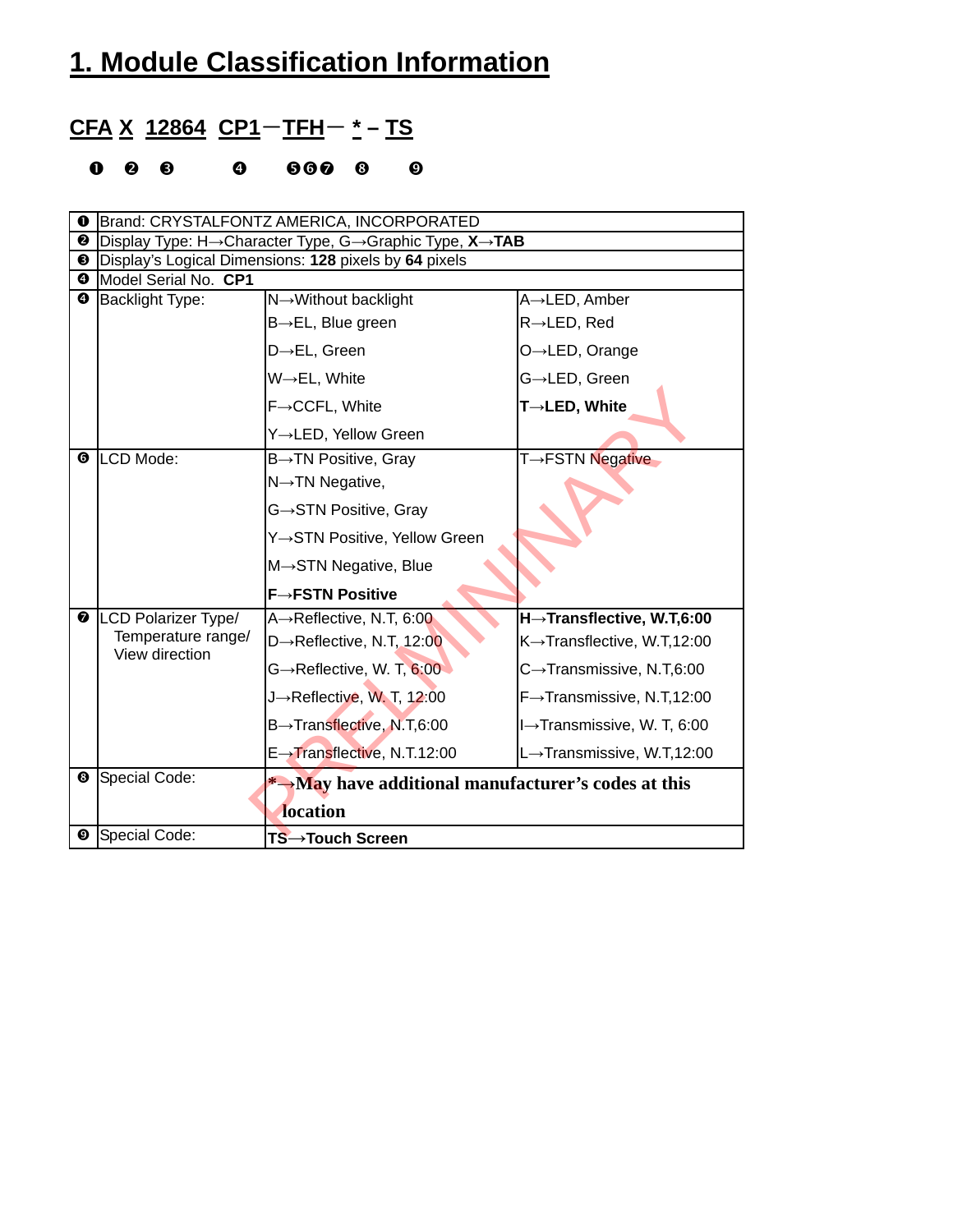### **2. Precautions**

- 1. Avoid applying excessive shocks to the module or making any alterations or modifications to it.
- 2. Don't make extra holes on the printed circuit board, modify its shape or change the components of LCD module.
- 3. Don't disassemble the LCM.
- 4. Don't operate it above the absolute maximum rating.
- 5. Don't drop, bend or twist LCM.
- 6. Solder only to the I/O terminals.
- 7. Please store in anti-static electricity container and clean environment.

### **3. General Specifications**

| 128 x 64<br>63.5 x 83.7 x 6.4(MAX)<br>52.0x 33.5<br>47.34x 26.86<br>$0.35 \times 0.4$<br>$0.37 \times 0.42$<br>FSTN Positive, Transflective,<br>1/64<br>6 o'clock | mm<br>mm<br>mm |
|-------------------------------------------------------------------------------------------------------------------------------------------------------------------|----------------|
|                                                                                                                                                                   |                |
|                                                                                                                                                                   |                |
|                                                                                                                                                                   |                |
|                                                                                                                                                                   | mm<br>mm       |
|                                                                                                                                                                   |                |
|                                                                                                                                                                   |                |
|                                                                                                                                                                   |                |
|                                                                                                                                                                   |                |
|                                                                                                                                                                   |                |
| <b>LED</b> white                                                                                                                                                  |                |
|                                                                                                                                                                   |                |
|                                                                                                                                                                   |                |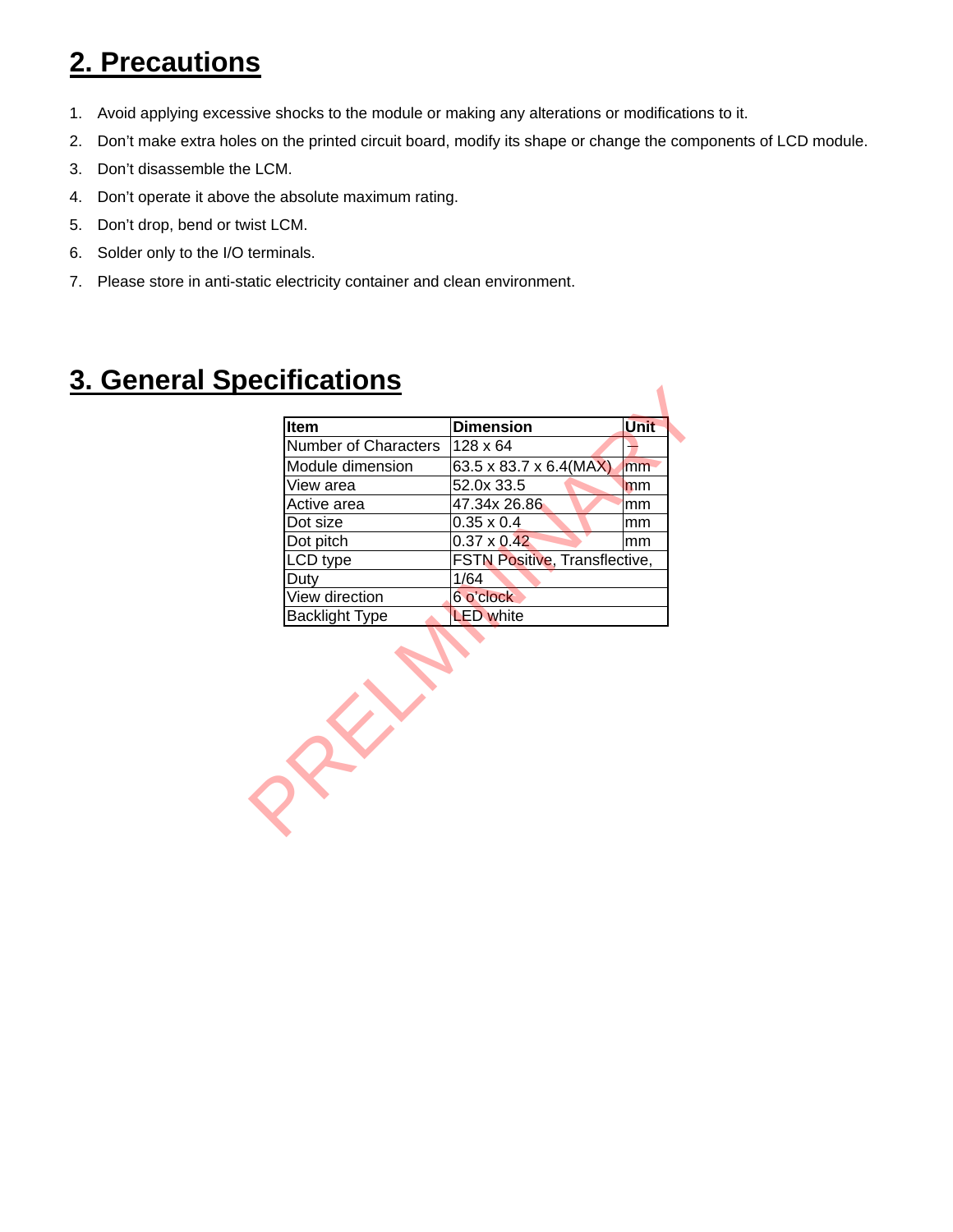### **4. Absolute Maximum Ratings**

| <b>Item</b>                  | <b>Symbol</b> | Min             | Typ | Max             | Unit |
|------------------------------|---------------|-----------------|-----|-----------------|------|
| <b>Operating Temperature</b> | TOP           | $-20^{\circ}$ C |     | +70°C   °C      |      |
| Storage Temperature          | TST           | $-30^{\circ}$ C |     | $+80^{\circ}$ C | °C   |
| Input Voltage                | VI            | <b>VSS</b>      |     | VDD             |      |
| Supply Voltage For Logic     | VDD-VSS       | 2.4             |     | l3.6            |      |
| Supply Voltage For LCD       | VO-VSS        | 4.0             |     | 15.0            |      |

### **5. Electrical Characteristics**

| Item                   | <b>Symbol</b>  | <b>Condition</b>    | Min        | <b>Typ</b> | <b>Max</b> | <b>Unit</b>             |  |  |
|------------------------|----------------|---------------------|------------|------------|------------|-------------------------|--|--|
| Supply Voltage For     |                |                     |            |            |            |                         |  |  |
| Logic                  | <b>VDD-VSS</b> |                     | 2.4        | 2.7        | 3.0        | V                       |  |  |
|                        |                | Ta=-20 $^{\circ}$ C |            |            | 10.5       | $\overline{\mathsf{V}}$ |  |  |
| Supply Voltage For LCD | VDD-V0         | Ta= $25^{\circ}$ C  |            | 8.4        |            | V                       |  |  |
|                        |                | Ta=+70 $^{\circ}$ C | 6.8        |            |            | V                       |  |  |
| Input High Volt.       | VIH            |                     | $0.8$ VDD  |            | <b>VDD</b> | $\overline{\vee}$       |  |  |
| Input Low Volt.        | VIL            |                     |            |            | 0.2VDD     | $\overline{\mathsf{V}}$ |  |  |
| Output High Volt.      | VOH            |                     | $VDD -0.4$ |            |            | V                       |  |  |
| Output Low Volt.       | VOL            |                     |            |            | 0.4        | V                       |  |  |
| <b>Supply Current</b>  | <b>IDD</b>     | $VDD=3.3$           | 0.8        | 1.0        | 1.2        | mA                      |  |  |
|                        |                |                     |            |            |            |                         |  |  |
|                        |                |                     |            |            |            |                         |  |  |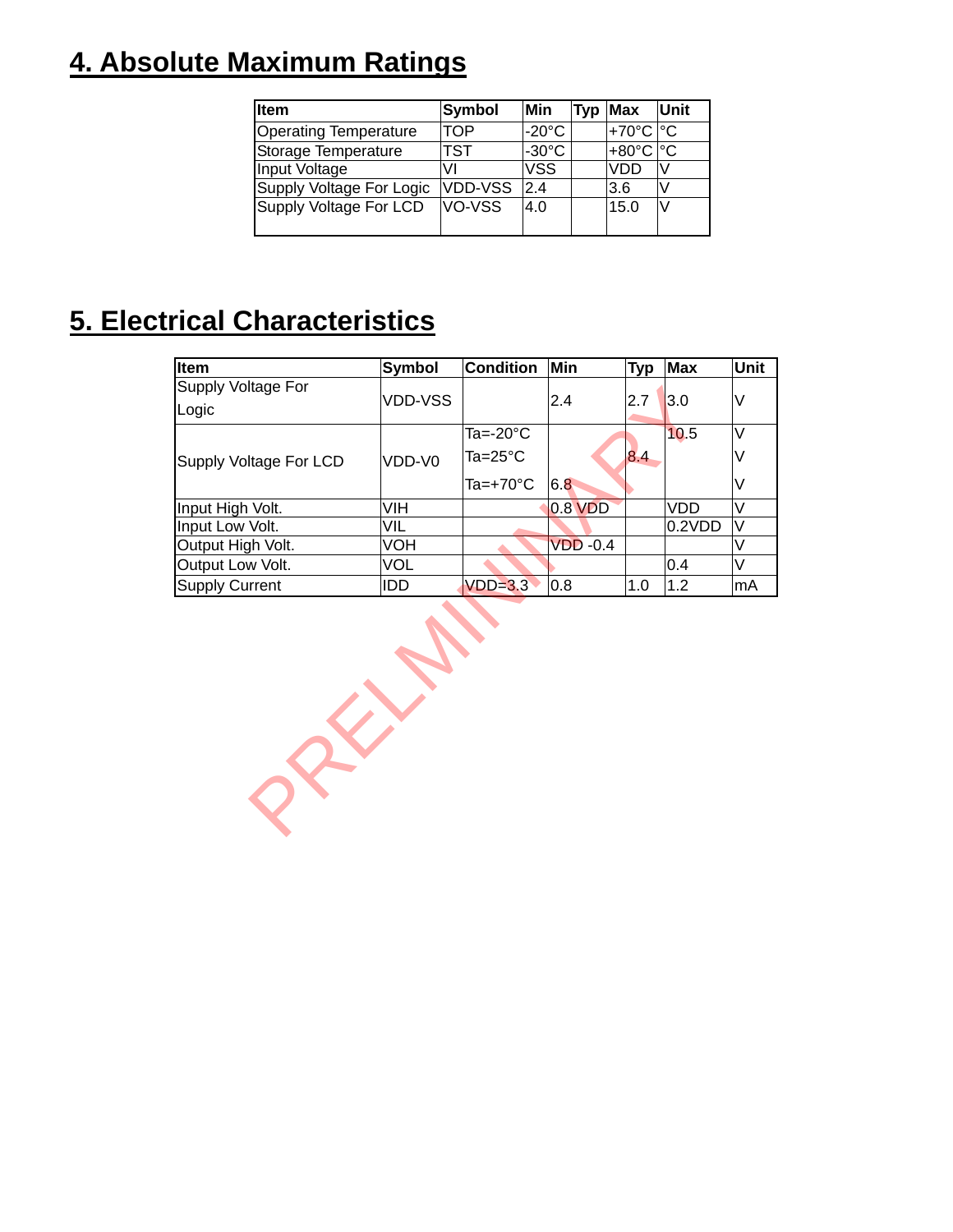## **6.Optical Characteristics**

| <b>Item</b>          | Symbol      | <b>Condition</b> | Min | <b>Typ</b> | <b>Max</b> | Unit |
|----------------------|-------------|------------------|-----|------------|------------|------|
| View Angle           | $(V)\theta$ | CR > 3           | 30  |            | 60         | deg  |
|                      | (Н)φ        | CR > 3           | -45 |            | 45         | deg  |
| Contrast Ratio       | CR          |                  |     | 5          |            |      |
| <b>Response Time</b> | T rise      |                  |     | 150        | 200        | lms  |
|                      | fall        |                  |     | 150        | 200        | lms  |

#### **Optical Definitions**

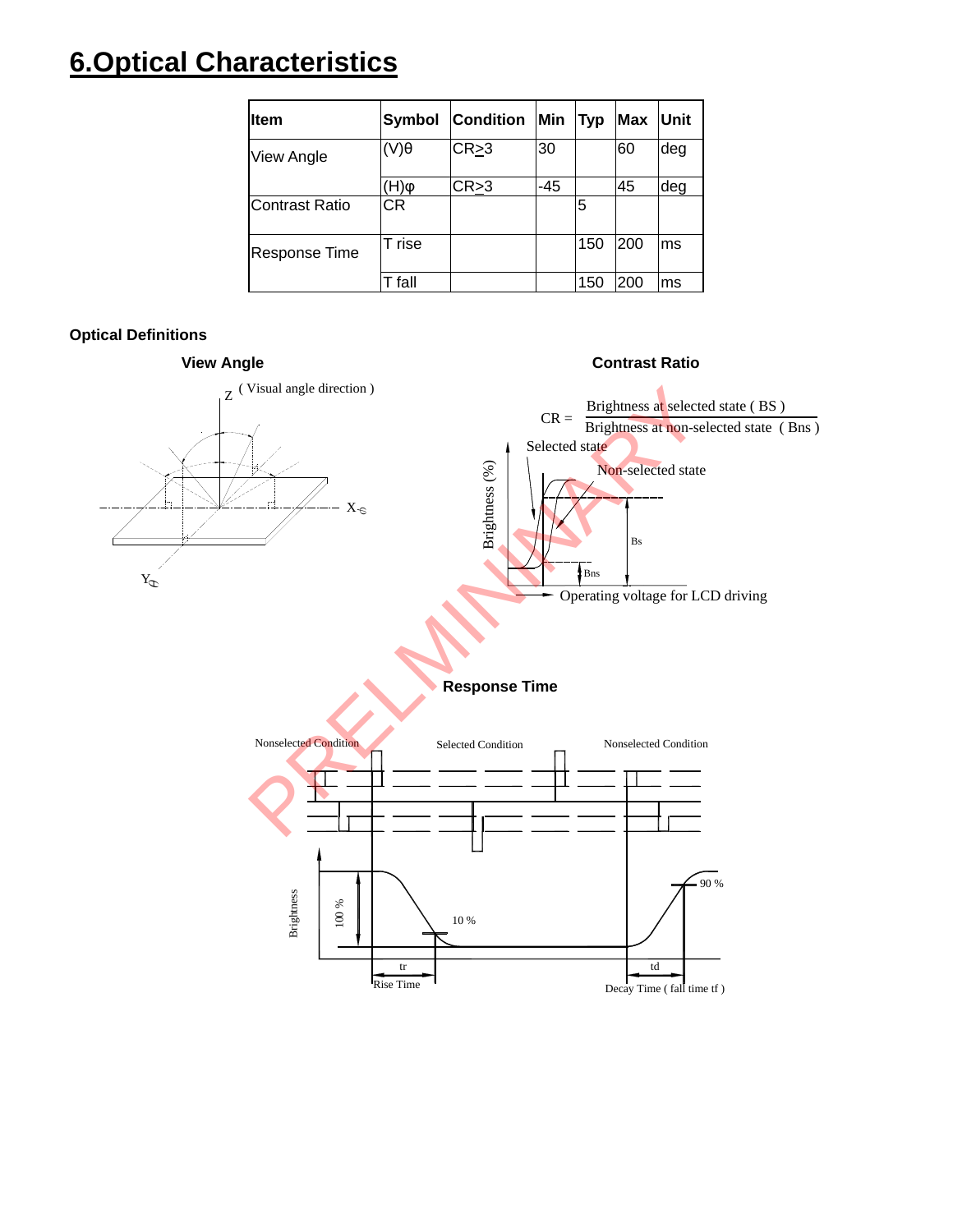# **7.Interface Description**

| Pin            | Symbol            | <b>VO</b> | <b>Description</b>                                                                                                                                                                                                                                                                                                                                           |
|----------------|-------------------|-----------|--------------------------------------------------------------------------------------------------------------------------------------------------------------------------------------------------------------------------------------------------------------------------------------------------------------------------------------------------------------|
| $\mathbf 1$    | <b>VDD</b>        |           | Power supply pin for logic.                                                                                                                                                                                                                                                                                                                                  |
| $\overline{2}$ | <b>VSS</b>        |           | Ground pin, connected to 0V                                                                                                                                                                                                                                                                                                                                  |
| 3              | CS <sub>1</sub> B |           | Chip select input pins<br>Data/instruction i/o is enabled only when CS1Bis"L"and CS2"H".<br>When chip select is non-active, DB0 TO DB7 may be high impedance.                                                                                                                                                                                                |
| 4              | CS <sub>2</sub>   |           | Chip select input pins<br>Data/instruction i/o is enabled only when CS1Bis"L"and CS2"H".<br>When chip select is non-active, DB0 TO DB7 may be high impedance.                                                                                                                                                                                                |
| 5              | <b>RES</b>        |           | Reset input pin<br>When RESETB is "L", initialization is executed.                                                                                                                                                                                                                                                                                           |
| 6              | <b>RS</b>         |           | Register select input pin<br>$-RS = "H":DB0$ to DB7 are display data<br>$-RS = "L" : DB0$ to DB7 are control data                                                                                                                                                                                                                                            |
| 7              | R/W               |           | When connected to 80-family MPU:<br>Write enable clock input pin. The data ON DB0~DB7 are latched at the rising edge of the /WR<br>signal.<br>When connected to 68-family MPU:<br>$RW = "H": read$<br>$RW = "L": write$                                                                                                                                      |
| 8              | E                 |           | When connected to 80-family MPU:<br>Read enable clock input pin. When /RD is "L", DB0~DB7 are in an output status<br>When connected to 68-family MPU:<br>$RW = "H"$ : When E is "H", DB0~DB7 are in an output status<br>RW = "L": The data on DB0~DB7 are latched at the falling edge of the E signal                                                        |
|                | 9~16 DB0~DB7  I/O |           | 8-bit bi-directional data bus that is connected to the standard 8-bit microprocessor data bus.<br>When the serial interface selected(PS="L")<br>DB0~DB5: high impedance<br>DB6: serial input clock (SCLK)<br>DB7: serial input data (SID)<br>When chip select is not active, DB0~DB7 may be high impedance.                                                  |
| 17             | MI                |           | Microprocessor interface selects pin.<br>MI="H": 6800-series MPU interface<br>MI="L": 8080-series MPU interface                                                                                                                                                                                                                                              |
| 18             | PS                |           | Parallel/Serial data input select pin.<br>Read/Write<br>Interface<br>Data<br>Serial clock<br>PS="H": Parallel DB0~DB7 E_RD,RW_WR<br>Write only<br>SCLK(DB6)<br>PS="L": Serial<br>SID(DB7)<br>In serial mode, it is impossible to read data from the on-chip RAM. And DB0 to DB5 are high<br>impedance and E_RD and RW_WR must be fixed to either "H" or "L". |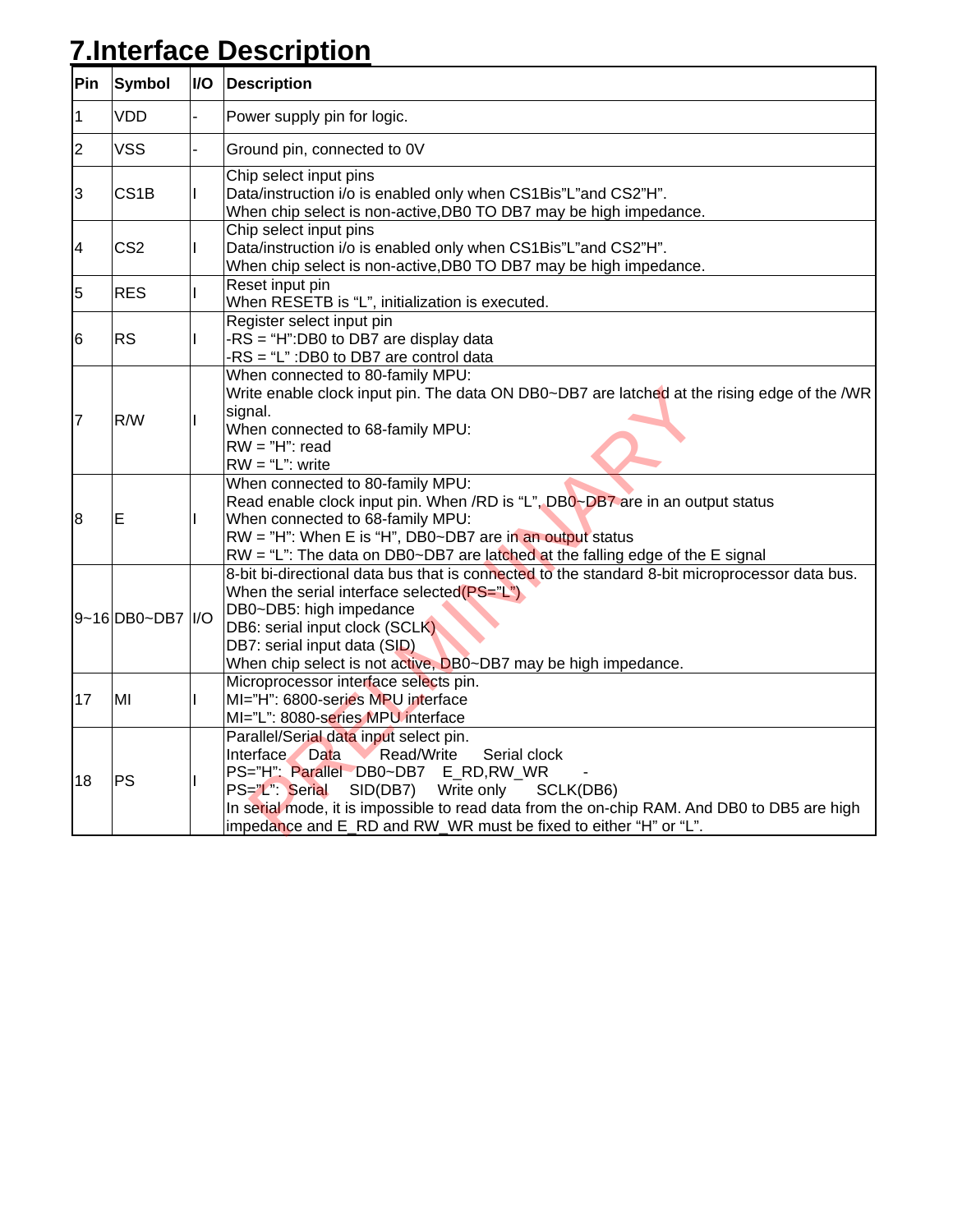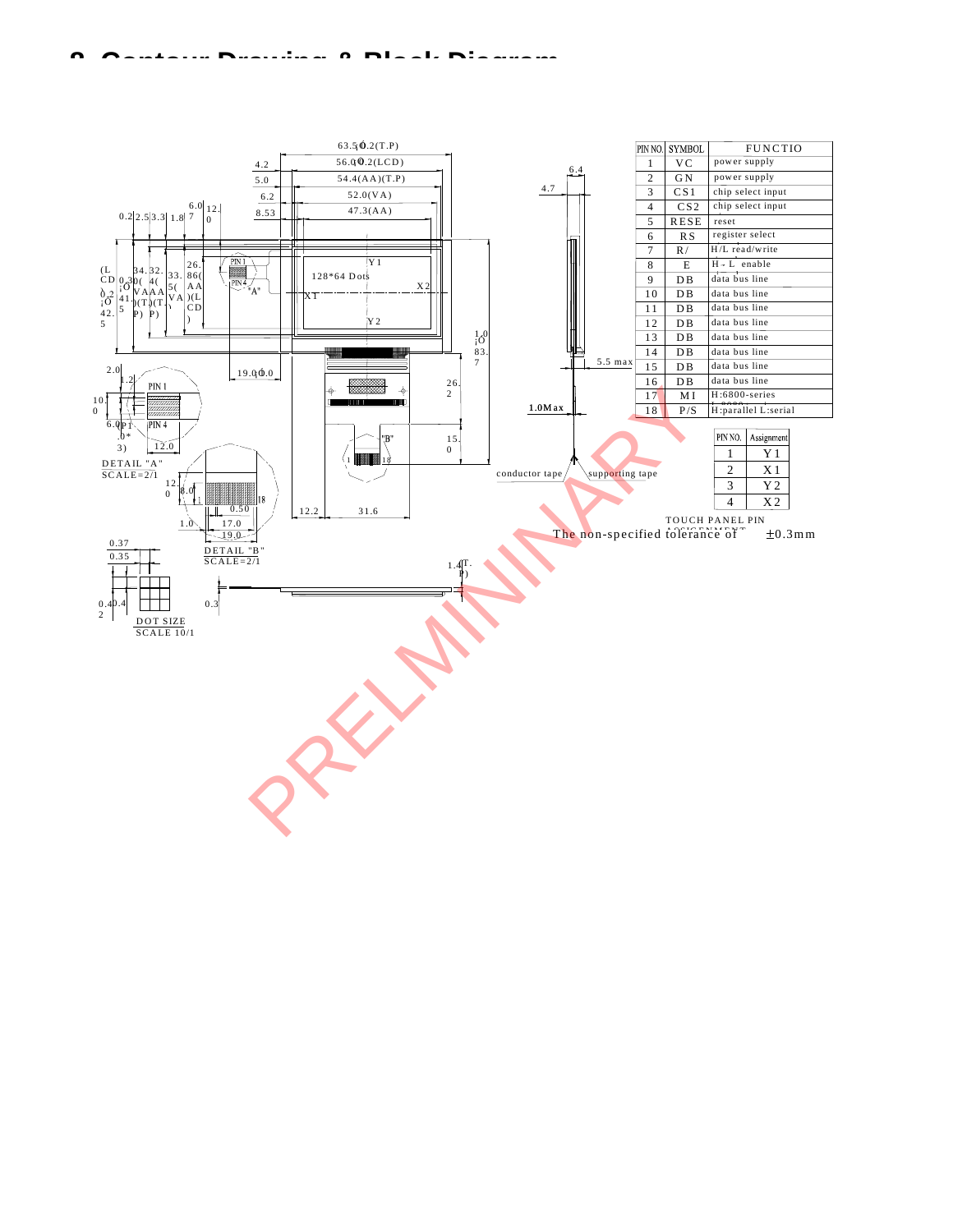### **9. Display Control Instruction**

Please consult specifications for the Novatek NT7534 controller.

PRELIMINING C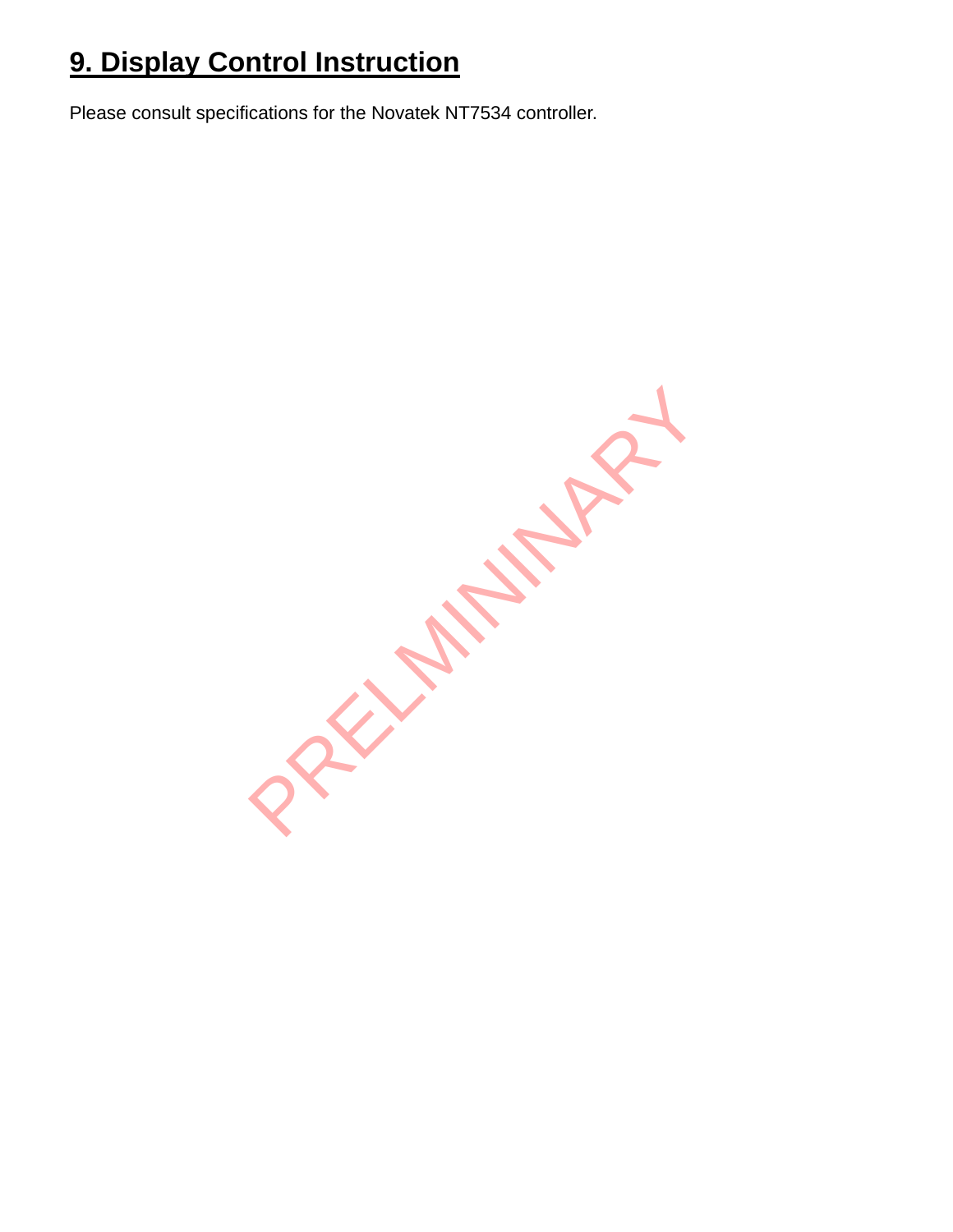### **10. Backlight Information**

| <b>PARAMETER</b>       | <b>SYMBOL</b> | <b>MIN</b> | <b>TYP</b> | <b>MAX</b> | <b>UNIT</b> | <b>TEST CONDITION</b>             |
|------------------------|---------------|------------|------------|------------|-------------|-----------------------------------|
| <b>Supply Current</b>  | <b>ILED</b>   | 148        | 60         | 90         | lmA         | $V = 3.5V$                        |
| <b>Supply Voltage</b>  | V             | 3.4        | 3.5        | 3.6        | ν           |                                   |
| <b>Reverse Voltage</b> | VR            |            |            | 5          | V           |                                   |
| Luminous Intensity     | IV            | 120        | 150        |            |             | CD/M2  ILED=60mA                  |
| Life Time              |               |            | 50000      |            | Hr.         | <b>IILED</b><br>60 <sub>m</sub> A |
| Color                  | White         |            |            |            |             |                                   |

Note: The LED of B/L is drive by current only, drive voltage is for reference only. Drive voltage can make driving current under safety area (current between minimum and maximum).

rive by current only, drive voltage is for reference only. Drive voltage<br>(current between minimum and maximum).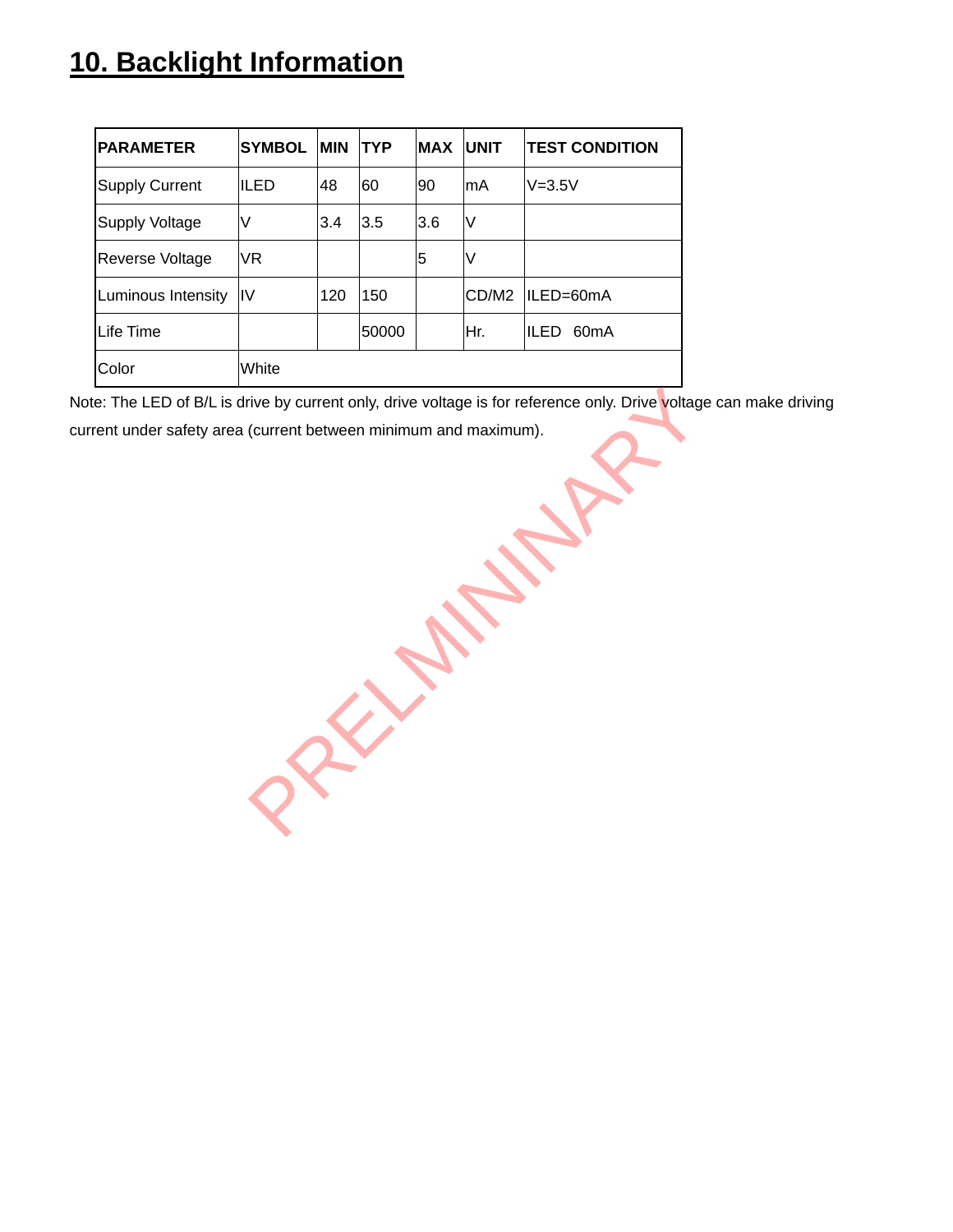PRELIMINING WAS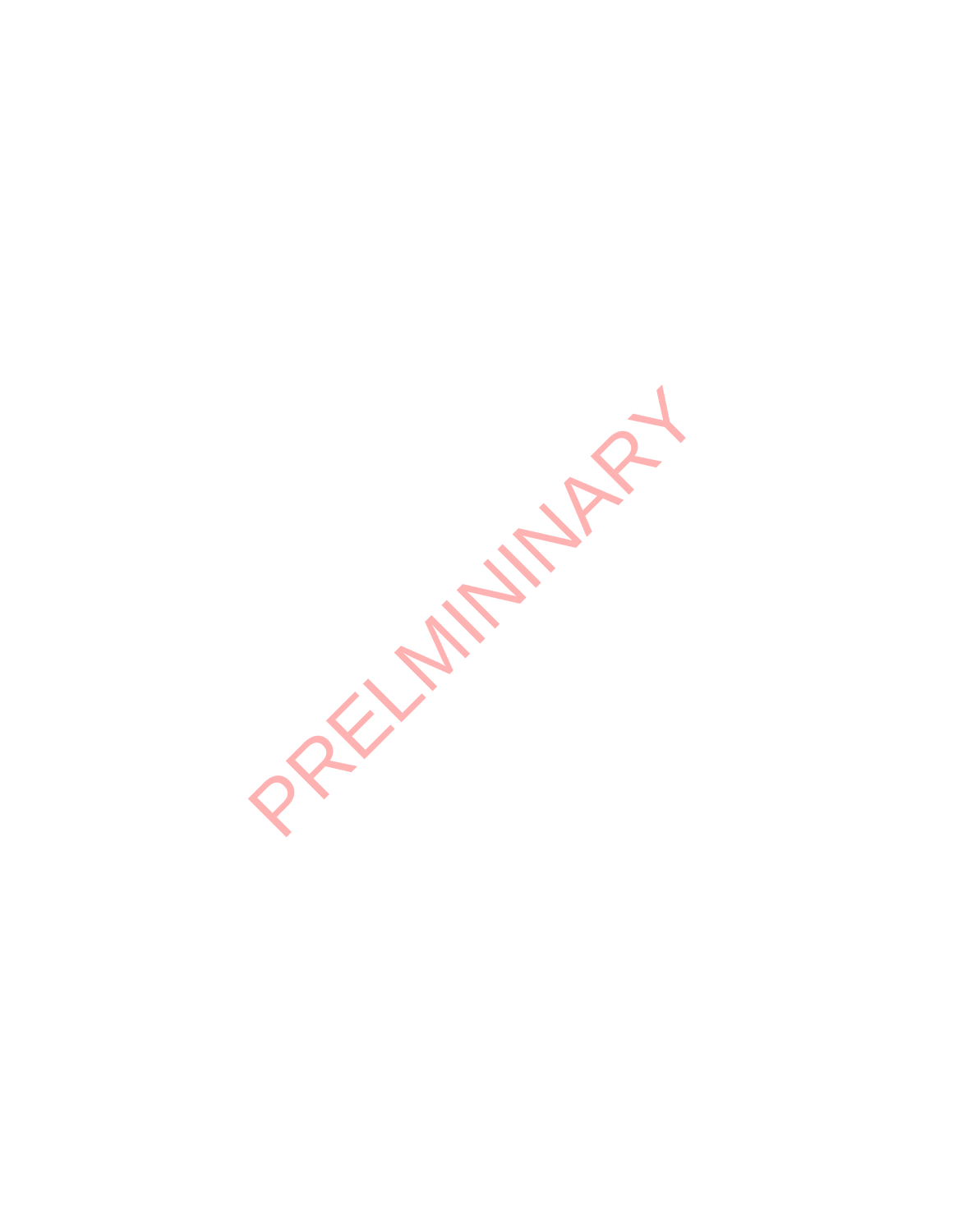### **11. Touch Panel Information**

#### **1. General**

- 1.1 This document includes the specification of PN4-025F-01N touch screen.
- 1.2 This touch screen is 4 wires analog resistive type.
- 1.3 It is based on one ITO glass sheet with one layer of ITO PET on top.
- 1.4 The PET is coated with ITO and is separated with printed spacers.
- 1.5 It is designed to be activated by pressure of finger or stylus.

#### **2. Environment**

2.1 Storing Environment

Temperature Range: -20°C - 70° C

Humidity Range: 10% RH - 90% RH

2.2 Operating Environment

Temperature Range: 0°C - 50° C

Humidity Range: 20% RH - 80% RH

2.3 The above environment is under normal pressure of the atmosphere. Int<br>
Pe:  $-20^{\circ}\text{C}$  - 70° C<br>
0% RH - 90% RH<br>
ment<br>
Pe:  $0^{\circ}\text{C}$  - 50° C<br>
0% RH - 80% RH<br>
mt is under normal pressure of the atmosphere.<br>
ion<br>
stance<br>
cations:<br>
63.50 ±0.3 x 41.50 ±0.3<br>
56.70 x 35.00<br>
54.40 x 32.40<br>

#### **3. Mechanical Specification**

- 3.1 Touch panel style
	- style : Analog resistance
- 3.2 Dimension Specifications:
	- Dimension Outline 63.50  $\pm 0.3 \times 41.50 \pm 0.3$
	- Viewable area  $56.70 \times 35.00$
	- Active area  $54.40 \times 32.40$  unit: mm
	- PET thickness max. 200μm

3.3 Dot Spacer Specifications:

- (1) Diameter: 0.05 mm ± 0.01 mm
- (2) Height: 5 um 10 um

Glass thickness 1.1

- (3) Pitch: 3 mm
- (4) Pattern: rhombus
- (5) Operative Force : ≈ 40g
- 3.4 Surface Hardness PET ≈ 3H
- 3.5 Transparency

Non-Glare Panel : 70 % , Wave length at 450~700nm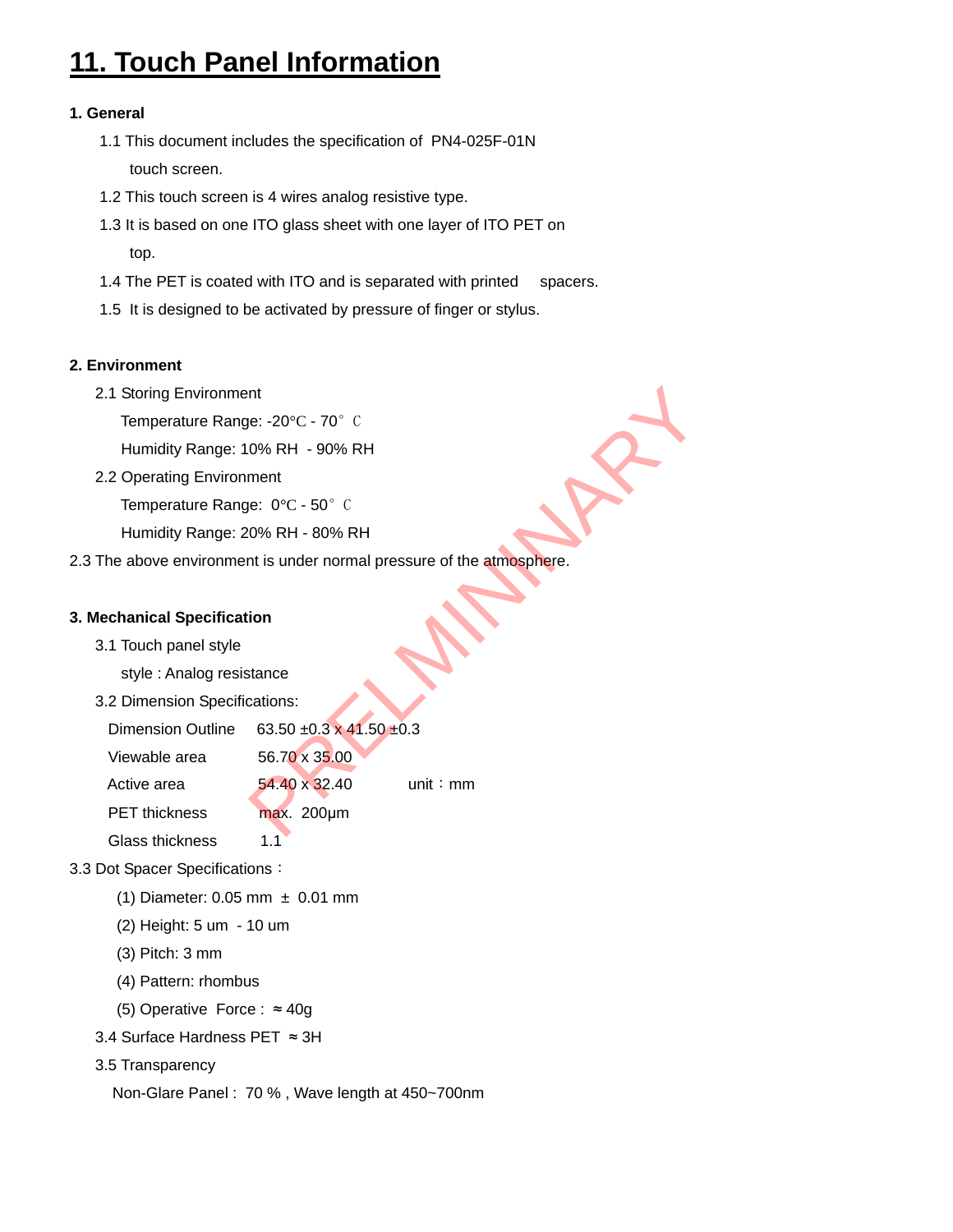#### **4. Electrical Specification**

Film resistance between leads 150Ω - 1300Ω

Glass resistance between leads 150Ω - 1300Ω

Operative resistance : 2KΩ

Linearity deviation : 2.0%

Insulation resistance : 20MΩ/25V.

( The ON Resistance is measured when the panel is pressed by

R8 , HS60 silicon rubber at 80 g force ).

#### **5. Quality Standard**

 5.1 Resistance against chemicals The panel could be cleaned with cloth containing ethanol or neutral cleaner. It is no effects to the characteristics.

- 5.2 Dirt and Flaws on Panel Surface The flaws and Impurities are allowed outside viewing area except those affecting electrical functions. lnside the viewing area , it meets the following : The site allowed outside viewing area<br>
ing electrical functions.<br>
area, it meets the following :<br>  $2(20.05 \text{ mm} \cdot \text{L} + 2 \text{ mm})$  OK<br>  $0.1 \text{ mm} \cdot \text{L} > 2 \text{ mm}$  No good<br>  $2(20.05 \text{ mm} \cdot \text{L} + 2 \text{ mm})$  No good<br>  $2(20.05 \text{ mm} \cdot$
- 5.3 Within viewable area (PANEL):
	- (1) Hair Flaws :

W 0.05 mm, L 12 mm OK

 $0.05$  mm  $\lt W$  0.1 mm  $\cdot$  L 5 mm 3 or less for ok

 $W > 0.1$  mm  $V > 2$  mm No good

- ( W : width of flaws , L : length of flaws )
- (2) Dot-shaped lmpurities :
	- $D = 0.1$  mm OK
- $0.1$  mm  $\leq D$  0.3 mm 5 or less for ok
	- $D > 0.3$  mm No good
	- ( D : average of diameter )
- (3) Scratch:

W  $0.05$  mm, L  $12$  mm OK

 $0.05$  mm  $\lt W$  0.1 mm  $\cdot$  L 12 mm 5 or less for ok

 $W > 0.1$  mm  $\cdot L > 12$  mm No good

- ( W : width of scratch, L : length of scratch)
- 5.4 Glass Sheet
	- (1) Glass Sheet Cracks and Chips : No Cracks and Chips on the Glass Sheet.
	- (2) The angle chips are smaller than 2.5 mm  $*2.5$  mm  $*1.1$  mm  $(X * Y * Z)$
	- (3) The border chips are smaller than 5 mm  $*2$  mm  $*1.1$  mm
		- $(X * Y * Z)$
		- X : Width direction against the edge line.
		- Y : Length direction against the edge line.
		- Z : Thickness direction against the edge line.

The chips are not supposed to affect any of the electrical functions.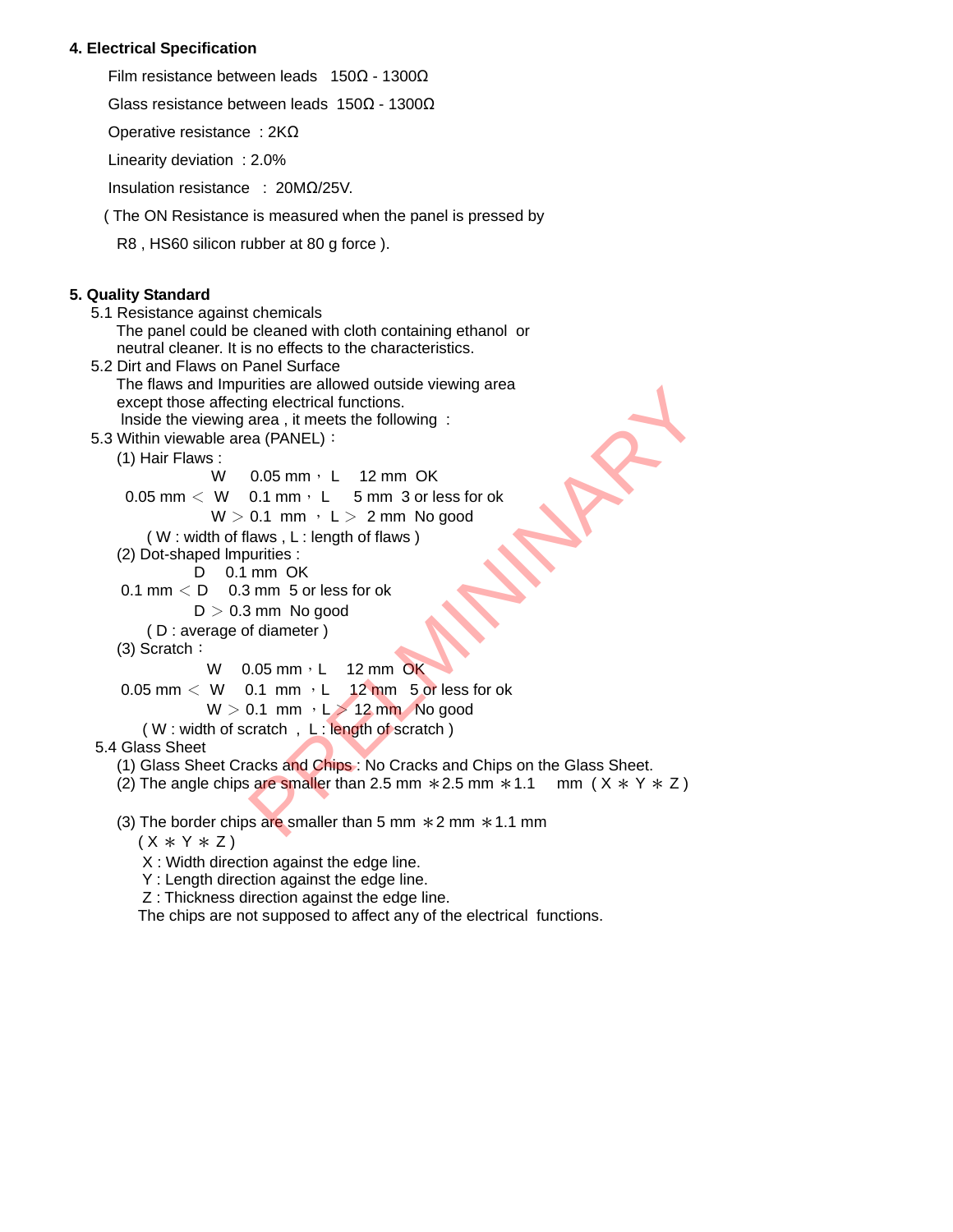#### **6. Durability**

Keystroke Durability

No damages or malfunctions should occur after 1,000,000 keystrokes as the following :

Keystroke element : R8 , HS40 silicon rubber

Keystroke load : 150 g

Keystroke speed : 0.33 sec/stroke

Keystroke position : Any position in active area

Temperature and humidity : Normal

#### **7. Reliability**

7.1 High temperature test

After putting panels at  $60^{\circ}$ C for 120 hours, they meet the electrical

specification required in section 4.

7.2 Low temperature test

After putting panels at -20 $\mathrm{^{\circ}C}$  for 120 hours, they meet the electrical

specification required in section 4.

7.3 Temperature and humidity test

 After putting panels at 60°C , 90% RH for 120 hours , they meet the electrical specification required in section ea in section 4.<br>
sat -20°C for 120 hours , they meet the electrical<br>
red in section 4.<br>
numidity test<br>
sat 60°C , 90% RH for 120 hours , they meet the electrical specific<br>
t<br>
t<br>
70°C (30 minutes period)<br>
sfor 10 cycles wi

#### 4.

#### 7.4 Thermal shock test

1 Cycle : -20 $^{\circ}$ C  $\rightarrow$ 70 $^{\circ}$ C (30 minutes period )

After putting panels for 10 cycles within 24 hours, they meet the

electrical specification required in section 4.

#### **8. Inspection Method**

8.1 PET

(1) Linearity

Voltage ( DC 5V) is applied to X1 or Y1 and GND to X2 or Y2

By using stylus to cross direct line for every 5 mm step within

active area to detect the voltage at Y1 or X1

To measure the voltage difference between X1 and X2 or Y1 and

Y2

The voltage variance  $=$  Ex or Ey

The linearity must meet the riquirement of section 4

 (2) Appearance : The inspection shall be performed by using one 17w fluorescent lamp as back or side light . The panel shall be placed at 30cm away from eyes. The panel must meet the requirement of section 5.